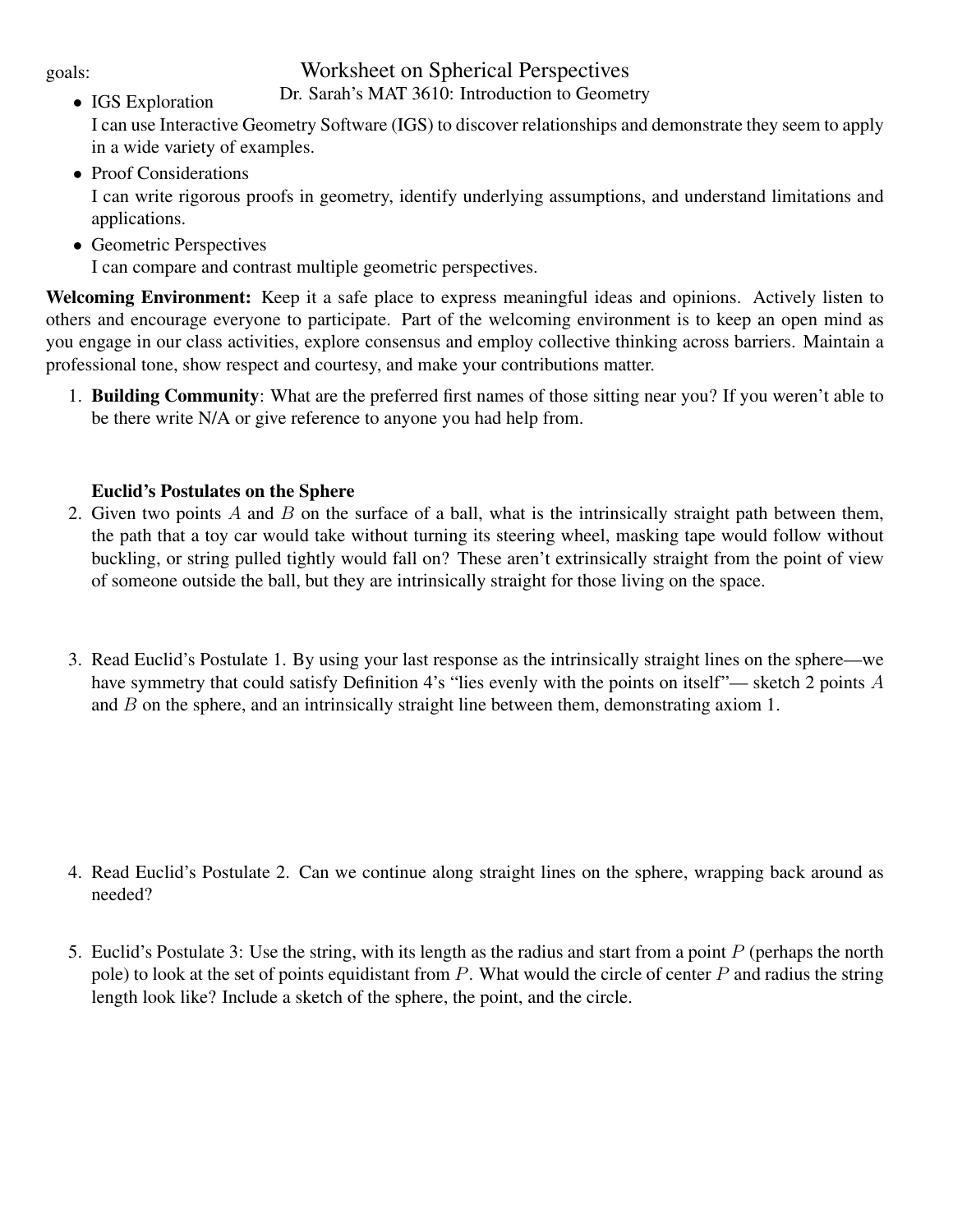6. If we were to vary the length of the string, consider an unusual circle we could obtain. Keep increasing the length of the string in your mind. If you are stuck, let me know. Sketch and explain.

- 7. Euclid's Postulate 4 is true on the sphere. The way we measure angles on the surface of the sphere is the change in direction—the steering a car would make, or the angle that the tangent lines to the great circles show, like if we held out sticks (the tangents) as we were turning. For example, if we head south along a longitude from the north pole to the equator and turn east to travel on the equator, what angle do we have?
- 8. Euclid's first 27 propositions employ what comes before them, with the exception of Euclid's 5th postulate, which is not used until  $I - 28$ . We will explore Euclid's 5th later, but it is true on the sphere as stated. Based on the postulates only, as they are explicitly stated, should Euclid's propositions hold on the sphere?

## Proposition 1: Equilateral Triangle Construction and Proof Revisited

9. Open

https://www.geogebra.org/m/jpzbqbtw and sketch a picture of what you see there initially, including the labels of A and B.

- 10. How many equilateral spherical triangles are shown?
- 11. Next, drag A and B far apart. Don't stop—keep dragging them apart! Sketch a related picture, including the labels of A and B.

12. In the axiomatic systems and constructions 2 interactive video, I asked you to write out the proof of  $I - 1$  in your notes, so review that Euclidean proof. What happens to the equilateral triangle construction from the proof of I − I of *Euclid's Elements* on the sphere for large segments—does it always produce equilateral triangles on  $\overline{AB}$ ?